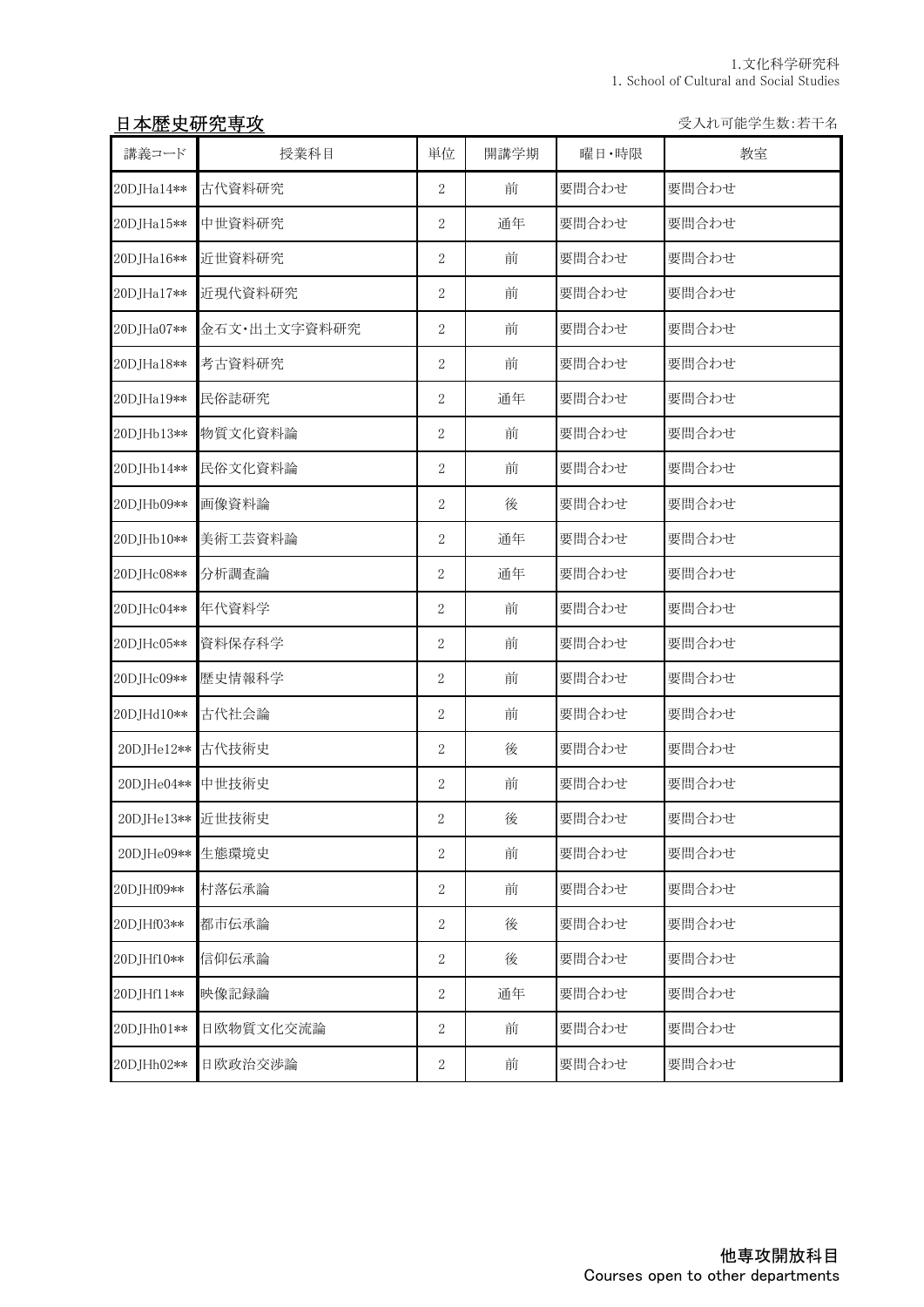## 日本歴史研究専攻 マインスタイム マイン アイスト おおところ かいしょう かいじょう 受入れ可能学生数:若干名

| 講義コード      | 授業科目            | 単位             | 開講学期 | 曜日・時限 | 教室    |
|------------|-----------------|----------------|------|-------|-------|
| 20DJHh03** | アジア政治交渉論        | 2              | 後    | 要問合わせ | 要問合わせ |
| 20DJHh04** | アジア物質文化交流論      | $\overline{2}$ | 前    | 要問合わせ | 要問合わせ |
| 90DJHg01** | 基礎演習 I (1年生対象)  |                | 通年   | 要問合わせ | 要問合わせ |
| 90DJHg02** | 基礎演習 II (2年生対象) |                | 通年   | 要問合わせ | 要問合わせ |
| 20DJHg01** | 集中講義A           |                | 前    | 要問合わせ | 要問合わせ |
| 20DJHg02** | 集中講義B           |                | 前    | 要問合わせ | 要問合わせ |
| 20DJHg04** | 集中講義D           | $\overline{2}$ | 前    | 要問合わせ | 要問合わせ |

【備考】

以下を条件として受講を認める。

当専攻の学生が履修登録している場合を原則とする。ただし、登録学生がいない場合でも担当教員が合 意した場合は、この限りではない。

【お問い合せ先】 人間文化研究機構 国立歴史民俗博物館 研究協力課 研究教育係 〒285-8502 佐倉市城内町117 TEL:043-486-4361 FAX:043-486-6494 E-mail:soken@ml.rekihaku.ac.jp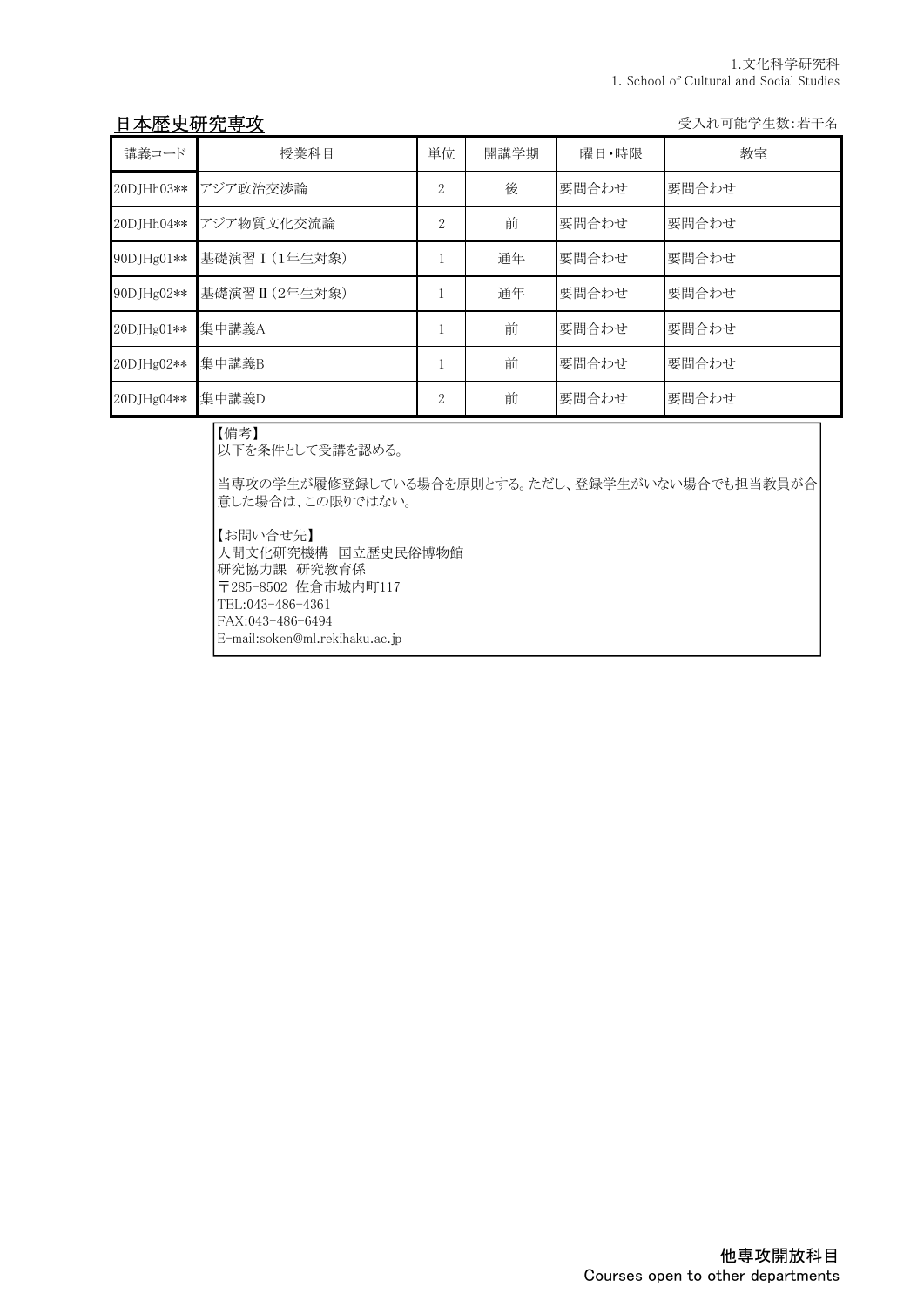#### **Department of Japanese History** Number of student allowed : a few

| Course Code | Subject                                                     | Credite          | Term       | Day & Period     | Location         |
|-------------|-------------------------------------------------------------|------------------|------------|------------------|------------------|
| 20DJHa14**  | Classical Japan Resource Materials                          | $\overline{2}$   | 1st Half   | Inquire required | Inquire required |
| 20DJHa15**  | Medieval Japan Resource Materials                           | $\boldsymbol{2}$ | Whole Year | Inquire required | Inquire required |
| 20DJHa16**  | Early Modern Japan Resource<br>Materials                    | $\boldsymbol{2}$ | 1st Half   | Inquire required | Inquire required |
| 20DJHa17**  | Modern and Contemporary Resource<br>Materials               | $\overline{2}$   | 1st Half   | Inquire required | Inquire required |
| 20DJHa07**  | Inscriptions and Written Texts<br>from Archaeological Sites | $\overline{2}$   | 1st Half   | Inquire required | Inquire required |
| 20DJHa18**  | Archaeological Materials                                    | $\sqrt{2}$       | 1st Half   | Inquire required | Inquire required |
| 20DJHa19**  | Folklore                                                    | $\boldsymbol{2}$ | Whole Year | Inquire required | Inquire required |
| 20DJHb13**  | Source Materials: Material Culture                          | $\sqrt{2}$       | 1st Half   | Inquire required | Inquire required |
| 20DJHb14**  | Source Materials: Folk Culture                              | $\boldsymbol{2}$ | 1st Half   | Inquire required | Inquire required |
| 20DJHb09**  | Source Materials: Visual Images                             | $\boldsymbol{2}$ | 2nd Half   | Inquire required | Inquire required |
| 20DJHb10**  | Source Materials: Arts and Crafts                           | $\boldsymbol{2}$ | Whole Year | Inquire required | Inquire required |
| 20DJHc08**  | Analytical Research Methods                                 | $\sqrt{2}$       | Whole Year | Inquire required | Inquire required |
| 20DJHc04**  | Chronological Study on Materials                            | $\boldsymbol{2}$ | 1st Half   | Inquire required | Inquire required |
| 20DJHc05**  | Preservation Conservation of<br>Cultural Properties         | $\boldsymbol{2}$ | 1st Half   | Inquire required | Inquire required |
| 20DJHc09**  | Historical Information Science                              | $\sqrt{2}$       | 1st Half   | Inquire required | Inquire required |
| 20DJHd10**  | Social History of Ancient Japan                             | $\overline{2}$   | 1st Half   | Inquire required | Inquire required |
| 20DJHe12**  | History of Technology in Ancient<br>Japan                   | $\boldsymbol{2}$ | 2nd Half   | Inquire required | Inquire required |
| 20DJHe04**  | History of Technology in Medieval<br>Japan                  | $\boldsymbol{2}$ | 1st Half   | Inquire required | Inquire required |
| 20DJHe13**  | History of Technology in Early<br>Modern Japan              | $\overline{2}$   | 2nd Half   | Inquire required | Inquire required |
| 20DJHe09**  | Ecological Environmental History                            | 2                | 1st Half   | Inquire required | Inquire required |
| 20DJHf09**  | Study of Transmission of Rural<br>Practice                  | $\boldsymbol{2}$ | 1st Half   | Inquire required | Inquire required |
| 20DJHf03**  | Study of Transmission of Urban<br>Practice                  | $\boldsymbol{2}$ | 2nd Half   | Inquire required | Inquire required |
| 20DJHf10**  | Study of Transmission of Religious<br>Practice              | $\sqrt{2}$       | 2nd Half   | Inquire required | Inquire required |
| 20DJHf11**  | Filmmaking as a Research Method                             | $\sqrt{2}$       | Whole Year | Inquire required | Inquire required |
| 20DJHh01**  | History of Japan-Europe Exchange:<br>Material Culture       | $\sqrt{2}$       | 1st Half   | Inquire required | Inquire required |
| 20DJHh02**  | Study on Diplomatic Relations<br>between Japan and the West | $\,2$            | 1st Half   | Inquire required | Inquire required |